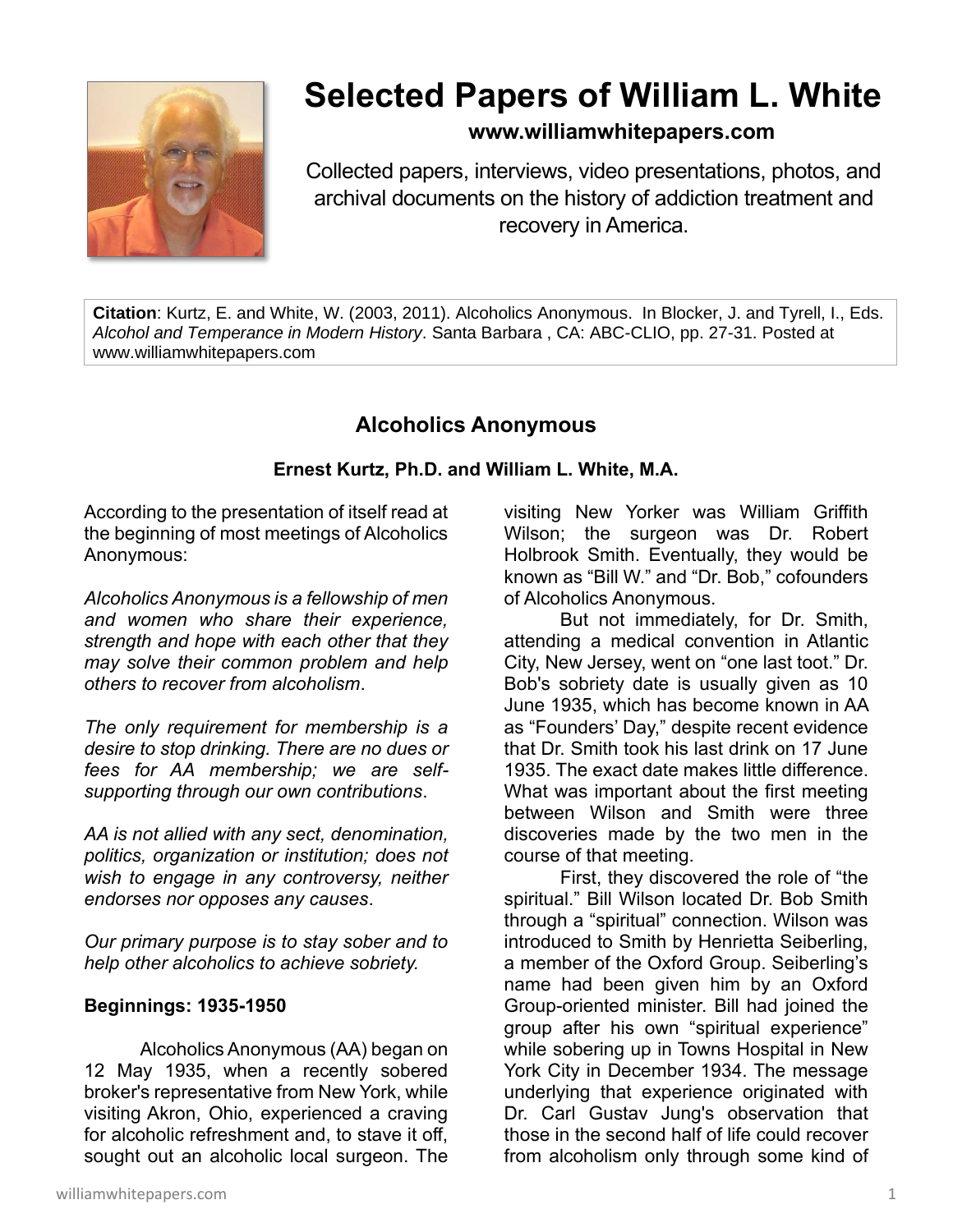"spiritual conversion." The Oxford Group was the leading vehicle for such conversion among middle-class Americans in the 1930s. Although much extended in meaning, the centrality of the "spiritual" has always characterized Alcoholics Anonymous.

The second discovery was the need to "carry the message." Wilson had tried to carry the message to other drunks in New York, but he found no one interested. His meeting with Dr. Smith, soon reinforced by their approach to "AA #3," Bill D., was different because in these cases they made the approach for their own sakes, not primarily to help the person they approached. The only way to keep their own sobriety, they discovered, was to give it away.

The third discovery was the importance of identification by way of story. Just before Wilson left for Akron, his physician, Dr. William Duncan Silkworth, cautioned him to stop emphasizing his "spiritual experience" when he approached other drunks. Silkworth, who viewed alcoholism as an allergy, urged Bill to "Give them the medical business." "Fine idea," Bill thought some weeks later in Akron, but how could he teach medicine to a physician? So Wilson fell back on telling his own story—the story of his life as it was affected by alcohol and the story of his recovery without alcohol. And Dr. Bob Smith identified; he recognized his own experience in Bill's autobiographical tale. The only way an alcoholic could get through to another alcoholic was by identification, and the only way to achieve that was by the mutual sharing of stories.

# **The Writing of the AA Big Book**

Although the Oxford Group was the womb within which Alcoholics Anonymous came into being, AA left those auspices in 1937 in New York and in 1939 in Akron. The departure came mainly because of the Oxford Group's intrusive spirituality in such practices as group "guidance," and the group's focus on "the four absolutes" of honesty, unselfishness, purity, and love. Those virtues, Wilson later wrote, "are sought and practiced by members of Alcoholics Anonymous as much as by any other people, but if you put the word 'absolute' in front of them, alcoholics just couldn't stand the pace [and got drunk again]." In New York, those who left began to refer to themselves as "a nameless bunch of drunks"—a term that would be transmuted into "Alcoholics Anonymous" as the group later sought a title for its book.

In the early enthusiasm of their separate existence, some members proposed large projects such as hospitals. Largely due to Dr. Smith's urging to "Keep it simple," all designs other than writing a book detailing their method were discarded. Wilson began drafting what would become the book Alcoholics Anonymous, and the "alcoholic squadron" of the Oxford Group in Akron and the newly dry who met weekly at the Wilson residence in Brooklyn offered comments and suggestions. When published, the tome became known as the "Big Book" because the New Yorkers urged their printer to use the thickest paper available for the first edition so that it would seem worth the price to the generally impecunious alcoholics at whom is was targeted.

No groundswell of welcome greeted the publication of AA's book. Medical journals panned it. Attempts at publicity, such as a massive mailing of postcards to physicians, fell flat. But slowly, through newspaper coverage, most importantly through a 1941 article by investigative reporter Jack Alexander in The Saturday Evening Post, the public—and especially some drinking alcoholics—heard of AA. Some of those who heard contacted the listed New York office to purchase copies of the book.

# **Early Outcomes**

The members' original intention was that individual alcoholics would read the book, "make surrender," and carry the message to other alcoholics. Meetings were for newcomers: "We meet frequently so that newcomers may find the fellowship they seek." Another purpose of the weekly meetings, now in Cleveland as well as in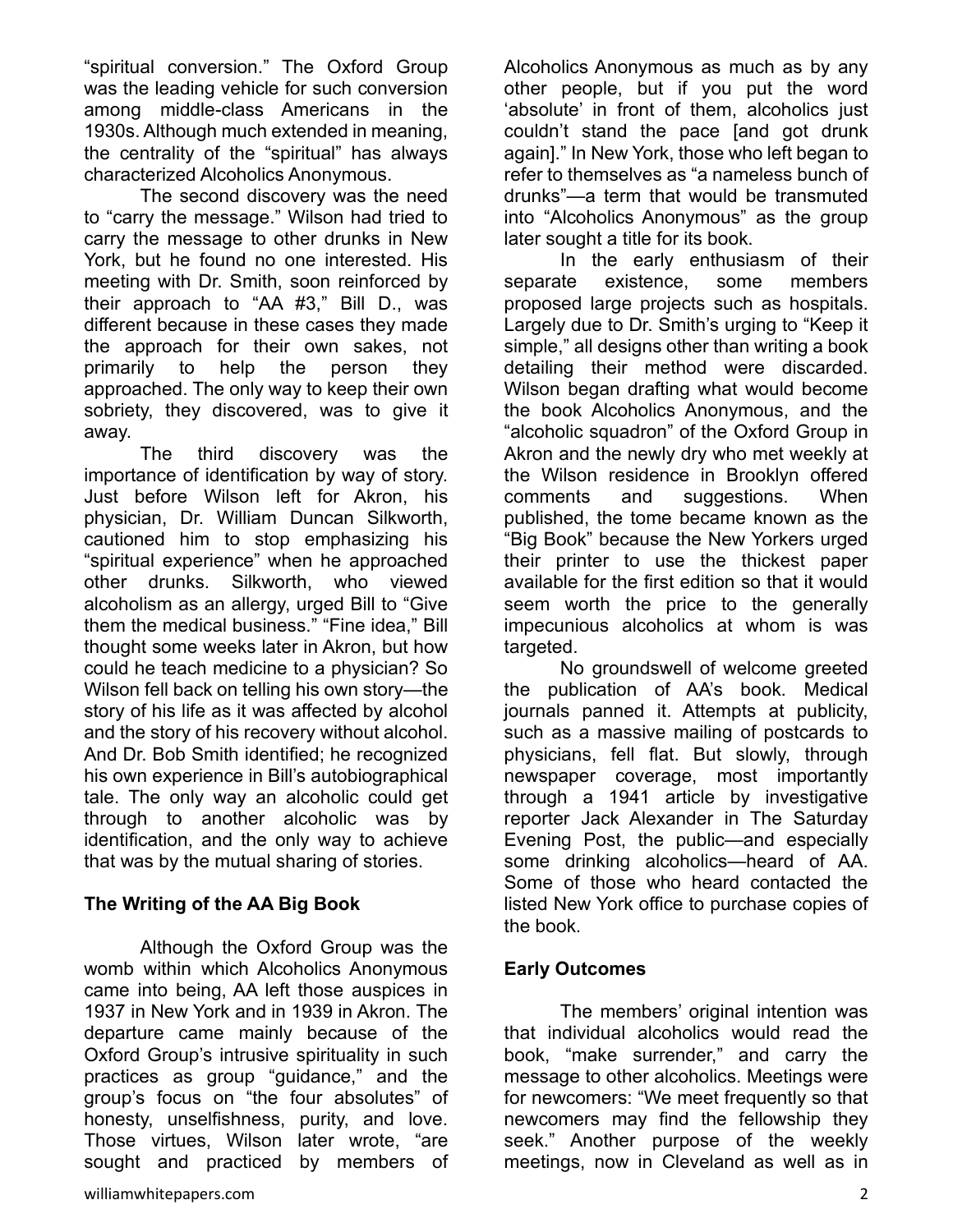New York and Akron, was to provide a forum for answering the questions of newcomers. Alcoholism was a puzzling malady to those who suffered it. Their earlier attempts at sobriety had failed. Why did AA work? And what about…whatever? But meetings did not become question-and-answer sessions—most of the early sober alcoholics were acutely aware that they had no "answers." There developed, rather, a practice that would be enshrined in the Preamble as "sharing their experience, strength and hope." Questions were answered by someone who identified with the questioner; the "answer" consisted of telling how a similar situation had worked out in his life. ("His" is used here because at this point, there was only one female member each in New York, Washington, and Chicago.)

Meanwhile, another need surfaced the need for detoxification rather than what would later be termed "treatment." Alcoholics who could get to Akron were hospitalized for detoxification under the care of Dr. Smith. But not all drunks could go to Akron. Some few did not require large medical intervention, but most who approached Alcoholics Anonymous in those early years had severely damaged their health during their drinking. These people obviously needed hospitalization, but in those days, most hospitals did not admit alcoholics, mainly because they rarely paid their bills. This was how the practice of "sponsorship" began within Alcoholics Anonymous, first in Cleveland, then more widely. The "sponsor" was someone who promised to pay the detoxification hospital bill if the new recruit failed to do so. Sponsorship soon evolved into a more comprehensive concern for the individual newcomer's sobriety.

Following the example of the program devised by Dr. Smith and Sister Ignatia at Saint Thomas Hospital in Akron, a five-day hospital program opened at Knickerbocker Hospital in New York City by 1945. After the war, this type of program became available in other cities as well. Usually, a local physician, impressed with the success at sobriety of former patients, helped them set up an "AA ward" in the hospital. The medical care consisted of detoxification and nutritional buildup, and the usual program ran five days. During that time, the patient was allowed no outside distractions but was visited virtually around the clock by members of AA. Early on, a truism was discovered: "AA is for those who want it, not those who need it." Many who patently needed AA did not want it, and so did not get it. This observation led some Philadelphia physicians to begin keeping track of AA success. In 1937, Dr. Silkworth and Bill Wilson had both expressed the opinion that AA was unlikely to work for more than "about half" of what were then generally termed "chronic inebriates." The Philadelphia study suggested that AA was actually more successful. Among "those who really tried," it was found, about 50 percent achieved dryness almost at once, within a period of about 90 days, while another 25 percent did so after going out and drinking again but then coming back to AA. The final 25 percent seemed beyond AA's help.

These are important figures. In later years, when the popularity of "treatment" and the practice of employer coercion and court mandates forced more individuals to attend AA meetings, it appeared that less than 5 percent of those who attended an AA meeting got sober. What had been forgotten was the "really tried" part. Although never spelled out in detail, "really trying" was generally understood to consist of at least 90 days of fairly regular attendance at AA meetings, getting a sponsor, reading the literature, and attempting to work the Twelve Steps. As the twenty-first century unfolds, the 50-25-25 ratio first found in Philadelphia in 1946 still holds true for those who "really try."

#### **The End of the Beginning**

The World War II years saw the debut of AA's "unofficial" but significant publication, The AA Grapevine. Begun in June 1944 as a means of keeping in touch "with our boys in the armed forces," this journal has to this day continued monthly publication of members' sharing of their "experience, strength and hope." The magazine soon began to serve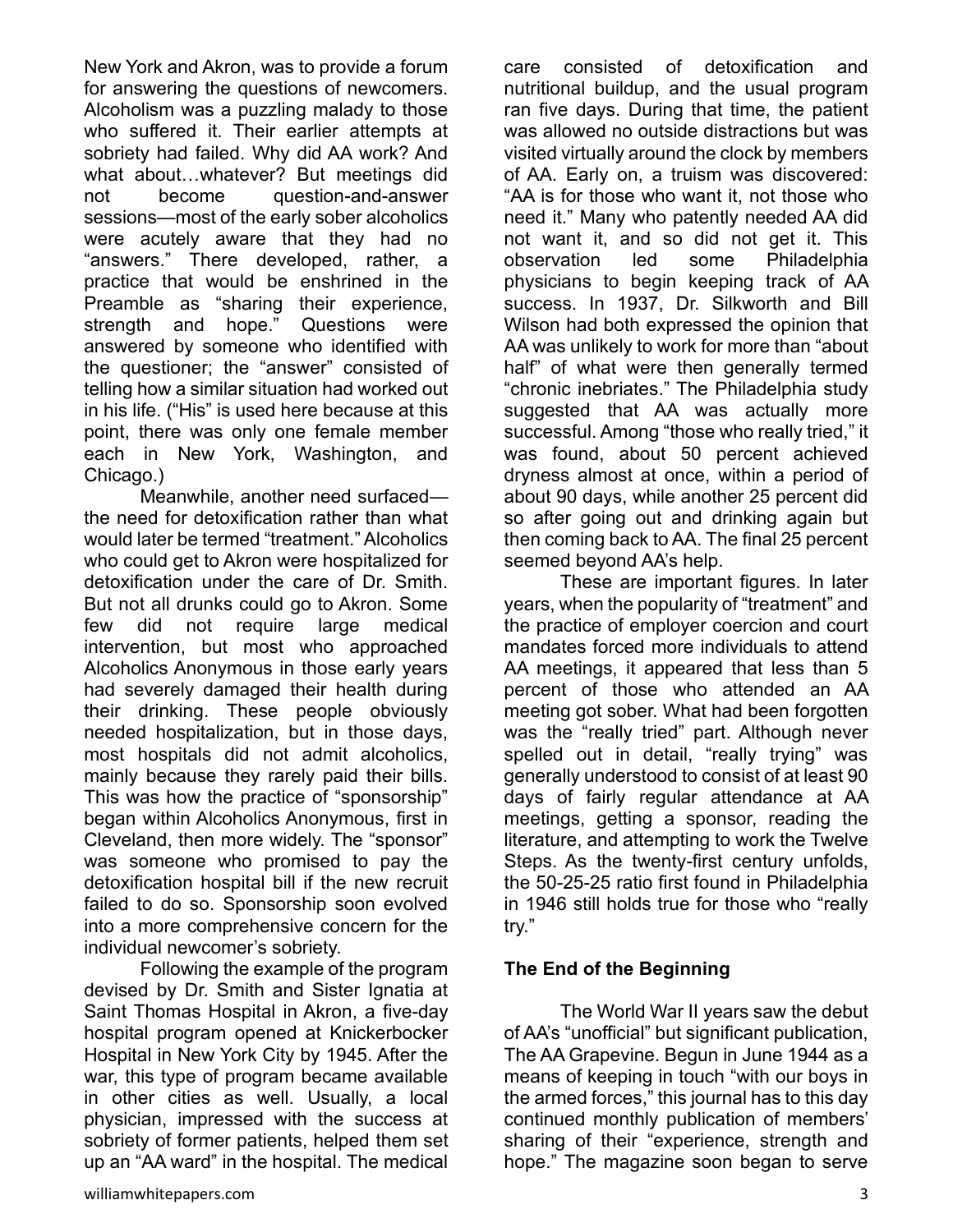another purpose in the great postwar expansion into sprawling new suburbs and a vibrant new consumer economy. From the beginning, given its Akron and New York City origins, a keynote of Alcoholics Anonymous was variety. As meetings developed more widely, they took on different formats: speaker, several speakers, one topic discussion, open discussion, and so forth. Similarly, the attitudes of groups and members toward such topics as "the spiritual" and "other drugs" varied. The AA Grapevine offered a forum in which these various approaches could be presented and discussed. The AA Grapevine's welcoming of such diversities marked the culmination of AA's first decade of existence. Between 1935 and 1945, the fellowship grew from 2 members to 12,986 members, organized into 556 local groups.

The trial-and-error development that took place in each new location led to a desire to learn from the experience of other groups. An attempt to produce a general handbook failed in the mid-1940s, though many locations developed their own guides, setting forth the practices of the locality for the edification of new groups. By the late 1940s, Bill Wilson began to review the growing correspondence in which members told of what worked and what did not work in their situations. When some wrote asking advice on a matter, Wilson and others in what became AA's General Service Office developed a practice of telling what had happened in similar circumstances in other settings. There thus emerged the "Twelve Traditions of Alcoholics Anonymous," initially promulgated in 1950 at the fellowship's first international convention held at Cleveland, Ohio. The traditions emerged during a period of explosive growth for AA; by 1950, membership exceeded 96,000 and local groups numbered more than 3,500. Though this would not become apparent until much later, AA's Twelve Traditions became to the existence of the fellowship what the Twelve Steps are to the sobriety of its individual members.

#### **Coming of Age: 1951-1970**

The promulgation of its Twelve Traditions in 1950 marked the beginning of AA's "Coming of Age," though that would not be formally celebrated until its 1955 Saint Louis convention. The 1950 convention marked Dr. Bob Smith's last public appearance before his death in November of that year. Two significant developments marked the early 1950s, developments that would continue to unfold in the following two decades. The first was the large social acceptance bestowed on Alcoholics Anonymous in the United States. Second, during this half-decade, Bill Wilson produced a book, Twelve Steps and Twelve Traditions, that guided many members' understanding of "the spiritual" during the changing times of the 1960s and 1970s.

From its earliest days, Alcoholics Anonymous had won support from many physicians and members of the clergy. The medical and religious professions generally welcomed the new fellowship and its program, which honored their contributions and even claimed a kind of joint origin from them. The Eisenhower decade of the 1950s proved an ideal setting for "the spiritual rather than religious" program of Alcoholics Anonymous to attain wide acceptance. Practically as well as symbolically, that acceptance came less with AA's winning of the 1951 Lasker Award or the congratulatory telegram President Dwight Eisenhower sent AA on the occasion of its twentieth-year "Coming of Age" convention than in the regular recommendation of the fellowship by advice columnists Ann Landers and Dear Abby. Reinforcing this acceptance were the movies Smash-Up and The Lost Weekend, eventually followed by Days of Wine and Roses and references that, though less focused on Alcoholics Anonymous, by that very fact attested to the broad basis of its cultural acceptance.

Throughout this period, AA's Twelve Traditions offered guidance that helped the fellowship resolve many troublesome issues, though not always unanimously. The establishment of "a desire to stop drinking" as "the only requirement for membership," the exclusion of "outside issues," the "one primary purpose" of carrying the AA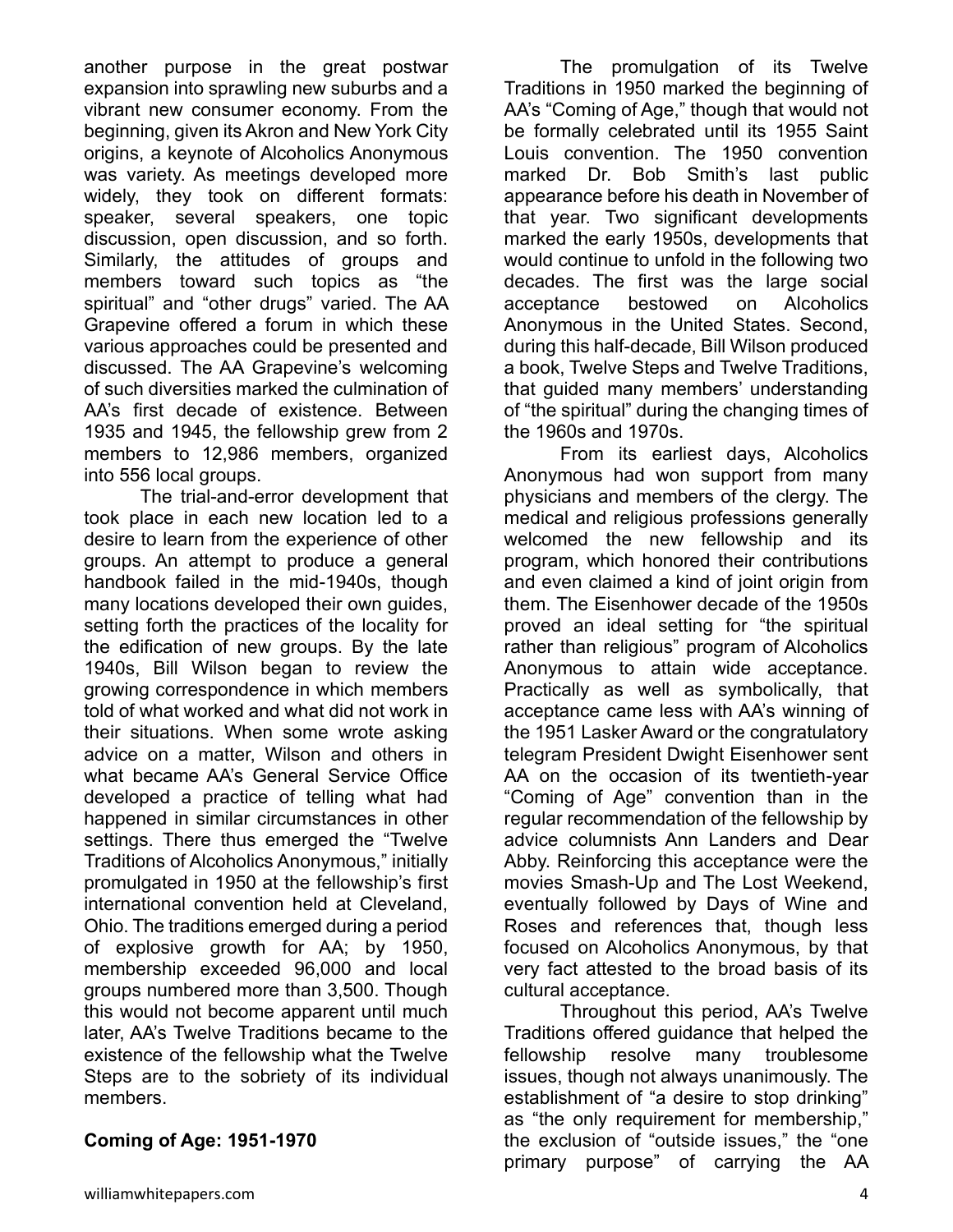message "to the alcoholic who still suffers" each in time would be challenged, and following the principle of "group autonomy," some groups would opt for broad interpretation. But at least until the impact of commercialized "treatment," AA remained not only recognizably but unambiguously the AA that had been founded in 1935.

As the 1960s progressed, AA cofounder William Griffith Wilson suffered increasing health problems, especially emphysema. Wilson's last public appearance was at the Alcoholics Anonymous thirty-fifth annual convention at Miami Beach in 1970, where he had to be physically propped up to appear momentarily before the cheering throng. He died on 24 January 1971. At his death, there were more than 16,000 local AA groups and more than 310,000 members.

Few organizations led for so long by a charismatic leader survive his or her demise. Alcoholics Anonymous both refuted and bore out this generalization. AA refuted it in that, given its reverse-pyramidal, bottom-up structure, the individual groups and most members kept on functioning as they always had: carrying the message, living out the Twelve Steps of their program. Few people dropping into an AA meeting in the mid-1970s heard mention of Bill Wilson. But on a deeper level, the vacuum of leadership occurred at the dawning edge of a monumental change in cultural attitudes toward alcoholism, a change for which AA was partially responsible.

#### **The Treatment Era: 1970-2000**

From their beginnings, local AA groups carried their message of hope to alcoholics in missions, general and psychiatric hospitals, prisons, halfway houses, sanatoria, and various "drying out" facilities. During the middle decades of the twentieth century, AA members created sober sanctuaries ("AA farms," "AA retreats," "Twelve Step houses") in communities where institutional support for recovery was lacking. AA members—as individuals, not as representatives of AA—were also heavily represented among the leaders of newly forming alcoholism councils, who advocated the establishment of local alcoholism information and referral centers, detoxification facilities, and rehabilitation programs. Under the leadership of the National Council on Alcoholism (NCA), this sustained advocacy campaign culminated in passage of the 1970 Comprehensive Alcoholism Prevention and Treatment Act, the landmark legislation that launched the modern alcoholism treatment field. With this infusion of federal funding, alcoholism treatment facilities in the United States grew in number from less than 200 in 1970 to 4,200 in 1980, 9,000 in 1990, and to more than 13,000 in 2010.

Directly, this new social development had nothing to do with AA, but many AA members played roles—as alcoholism counselors, nurses, physicians, and administrators—in the emergence and evolution of modern alcoholism treatment. Most of these new institutions also incorporated AA's Twelve Steps into their treatment philosophies and recommended that their clients affiliate with AA during and following their professional treatment. This incorporation of AA philosophy was particularly pronounced in the "Minnesota Model"—a style of chemical dependency treatment that became the dominant approach to the treatment of addiction in the United States. By the mid¬1970s, professional concern was voiced about the inordinate influence AA was exerting on alcoholism treatment in the United States. Within a decade, there were equal concerns about the influence the treatment field was exerting on AA.

For as the treatment field grew into a treatment industry, it came to exert considerable influence on AA. The most immediate effect was growth. Between 1970 and 1980, AA membership rose from 311,450 to 907,575, and the number of local AA groups jumped from 16,459 to 42,105. By 1990, AA membership had further increased to 2,047,469 (93,914 groups). This dramatic growth was accompanied by the adaptation of AA's Twelve Steps to every imaginable problem. "Recovery" became something of a cultural phenomenon as the concept of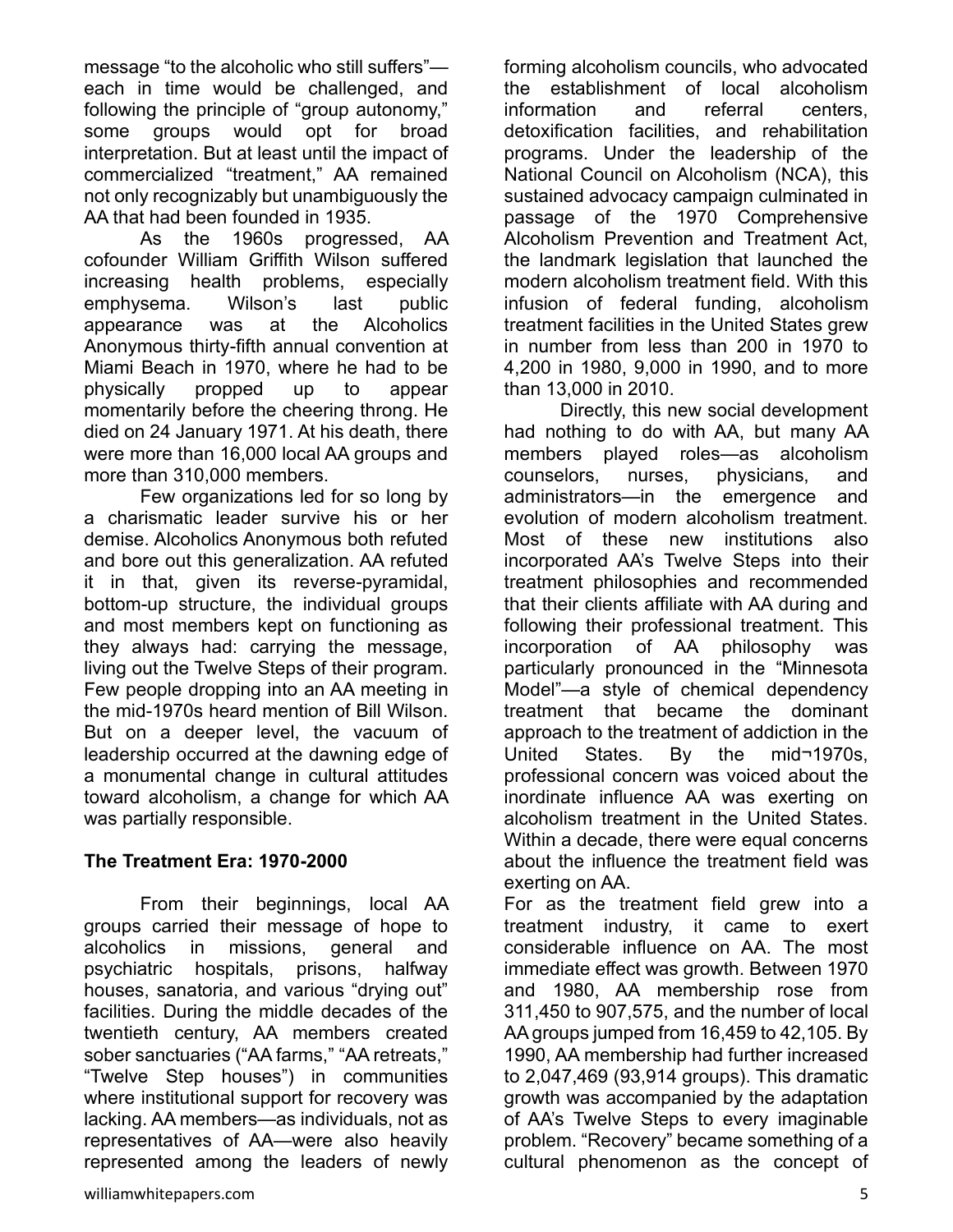"addiction" became applied to processes as well as to substances, and twelve-step groups were inundated by people bearing an endless list of unmet needs. This popular invasion created a transience in AA that was masked within the raw growth figures.

The growing percentage of people who entered AA while in treatment and the growing number of external bodies coercing people into AA combined to raise serious concerns within the organization. The fellowship did not remain passive in the face of such impacts. It reasserted the importance of its traditions on everything from anonymity to nonaffiliation; it issued guidelines for AA members working in the alcoholism field; and it published literature seeking to distinguish AA from treatment and to define the relationship between AA and treatment. These efforts, however, did little to stem the growing concern that AA's spiritual program of recovery was, through the influence of treatment and the criminal justice system, being watered down by "New Age" pop psychology at the same time it was taking on a coercive dimension. Many longtime AA members began to lament the secularization of AA, and several serious students of Alcoholics Anonymous began to distinguish between the elements of a "real" AA, characterized by the language of spirituality enshrined in the Twelve Steps, and an ersatz "twelve-step movement" employing the vocabulary of therapy, which—however helpful to some—marked an abandonment of the classic Alcoholics Anonymous insight and approach.

Under the impact of treatment-program needs, the early insight that "AA is for those who want it, not those who need it" became reversed. In their quest for customers, many treatment-oriented advocates focused on those they deemed to be in need of the AA program: judges as well as some therapists began "sentencing" individuals to attendance at AA meetings. This development soon made social-scientific research on Alcoholics Anonymous virtually impossible, for it overlooked the key phrase that appears in the Foreword to the second edition of the book Alcoholics Anonymous: "Of alcoholics who came to A.A. and really tried" [emphasis added]. It is impossible to measure "really tried," though some observant researchers have suggested rough outlines.

Meanwhile also, in part as a reaction to the infusion of "treatment thinking" in some gatherings calling themselves "AA," there also developed a growing fundamentalist movement within AA itse1f, one that sought to regain the practices of AA's earliest generations, though often at the cost of confusing Alcoholics Anonymous itself with its Oxford Group parent. The effort to distinguish between AA and outside enterprises that in one way or another attempted to clothe themselves in its reputation became increasingly important as the alcoholism treatment industry experienced both ideological and financial backlash during the late 1980s and 1990s. All this led not only to visibility but also to a new vulnerability for Alcoholics Anonymous. By the early 1990s, more than 3,000 books and articles had been written about this "simple" program of recovery. But heightened visibility invited public and professional criticism.

# **AA Critics**

Serious criticism of AA began with a 1964 magazine article by psychologist Arthur Cain and accelerated rapidly during the 1980s and 1990s. Such criticisms were often entwined with broader attacks on the disease concept of alcoholism (often erroneously attributed to AA) and the alcoholism treatment industry. Critics included philosophers, psychologists, and sociologists, as well as groups advocating alternative alcoholism recovery approaches. The latter included the first nationally visible alternatives to Alcoholics Anonymous: Women For Sobriety (WFS), Secular Organization for Sobriety (S0S), Rational Recovery (RR), and Moderation Management (MM). By the mid-1980s, extremist critics of AA coalesced into something of a countermovement with their own publishing genre, star speakers, and Internet websites. The growing acrimony toward AA was revealed in such book titles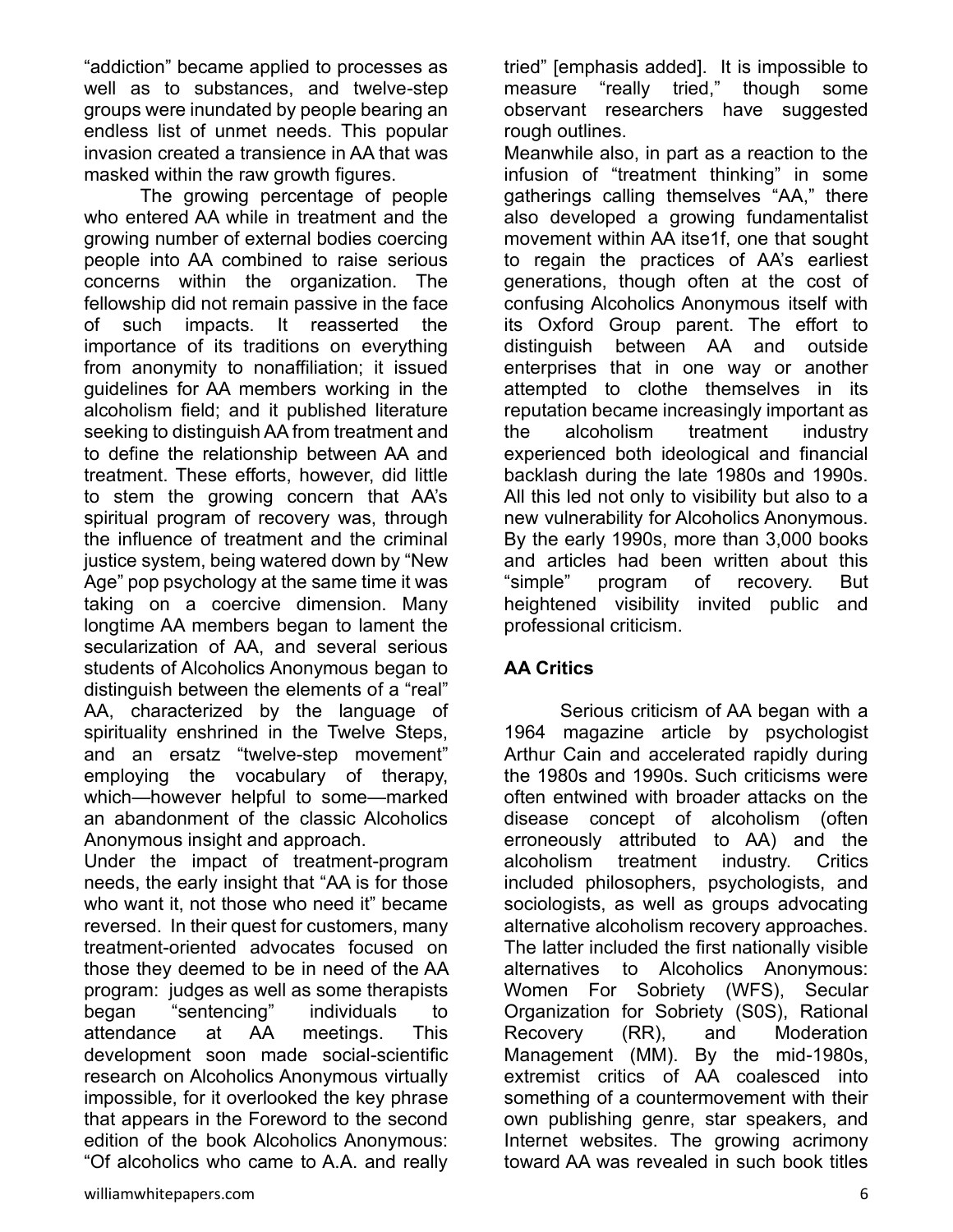as Alcoholics Anonymous: Cult or Cure?, How Alcoholics Anonymous Failed Me, and Twelve-Step Horror Stories, as well as Internet websites bearing such names as AA Kills, AA Deprogramming, and Recovery Liberation.

The critics of AA argued that: (1) AA is not effective or (more conservatively) its effectiveness has not been scientifically established, (2) AA works only with particular types of alcoholics and may be harmful to other types, (3) AA's religious ideas and language discourage many alcoholics from seeking help, (4) AA is just a substitute dependence, and (5) AA has discouraged the scientific advancement of alcoholism treatment.

In response to critics and prominent media coverage of celebrity addiction and relapse stories, many AA members became interested in AA's own story and a new generation of researchers began to test scientifically the propositions surrounding the debate of AA's effectiveness. The former created an expanded body of literature on the history of AA, including a flurry of new biographies of early AA figures, particularly Bill Wilson. The latter created a growing body of scientific studies of AA's effectiveness and its "active ingredients" that were noteworthy for their increased methodological rigor. Keith Humphreys, for example, tested the proposition that AA was ineffective for women, people of color, and persons experiencing co-occurring psychiatric illness. Humphreys found that individuals from these groups affiliated with and successfully recovered within AA at rates comparable to white males.

#### **Varieties of AA Experience**

A trend within AA as important as AA's dramatic growth and its public attention is the continuing and growing variety of AA experience. Such variety is not new, as anyone familiar with the differences between New York and Akron AA in the 1930s realizes. Much of the quiet humor within Alcoholics Anonymous is rooted in the realization that no one will ever lead alcoholics very far in any direction—an alcoholic is by definition one who cannot be led. And so, not only is AA membership diverse but so are AA rituals, meeting practices, formats, outside-of-meeting events, and understandings of anonymity. Such diversity is an enduring phenomenon in AA, and this theme of diversity continues to be reflected in AA membership, in the growing propensity of local AA meetings to be organized around special populations or needs, and in the wide range of styles through which people "work" the AA program.

Membership surveys portray this: the 1996 and 1998 surveys reveal a membership increasingly diverse in age, gender (34 percent women), racial composition (12-14 percent non-white), and occupational background. Most AA members attend more than two meetings a week and more than 70 percent have been sober more than a year, with nearly half having been sober more than five years. The major factors bringing people to AA are selfmotivation and contact with another AA member, closely followed by referral by a treatment or counseling agency, or by court order. Surveys cannot fully convey the diversity of AA experience, but local meeting lists reflect the growing specialization of the process of member-to-member identification within AA, including meetings by gender (women only), age (young people, "oldtimers"), language (Spanish, no profanity), sexual orientation (gay, lesbian, bisexual, transgender), relationship status (singles, couples), co-occurring problems (HIV/AIDS, psychiatric illness), and smoking status (nonsmoking), to name a few of the most common demarcations. But even these categories do not fully express the multidimensional character of AA groups groups that differ dramatically in their degree and type of religious orientation (from Christian to nonbelievers), their meeting styles, their pre-and post-meeting rituals, their degree of emphasis on the steps and traditions, and their approach to service work. What this means is that AA in the opening years of the twenty-first century offered more potential varieties of recovery